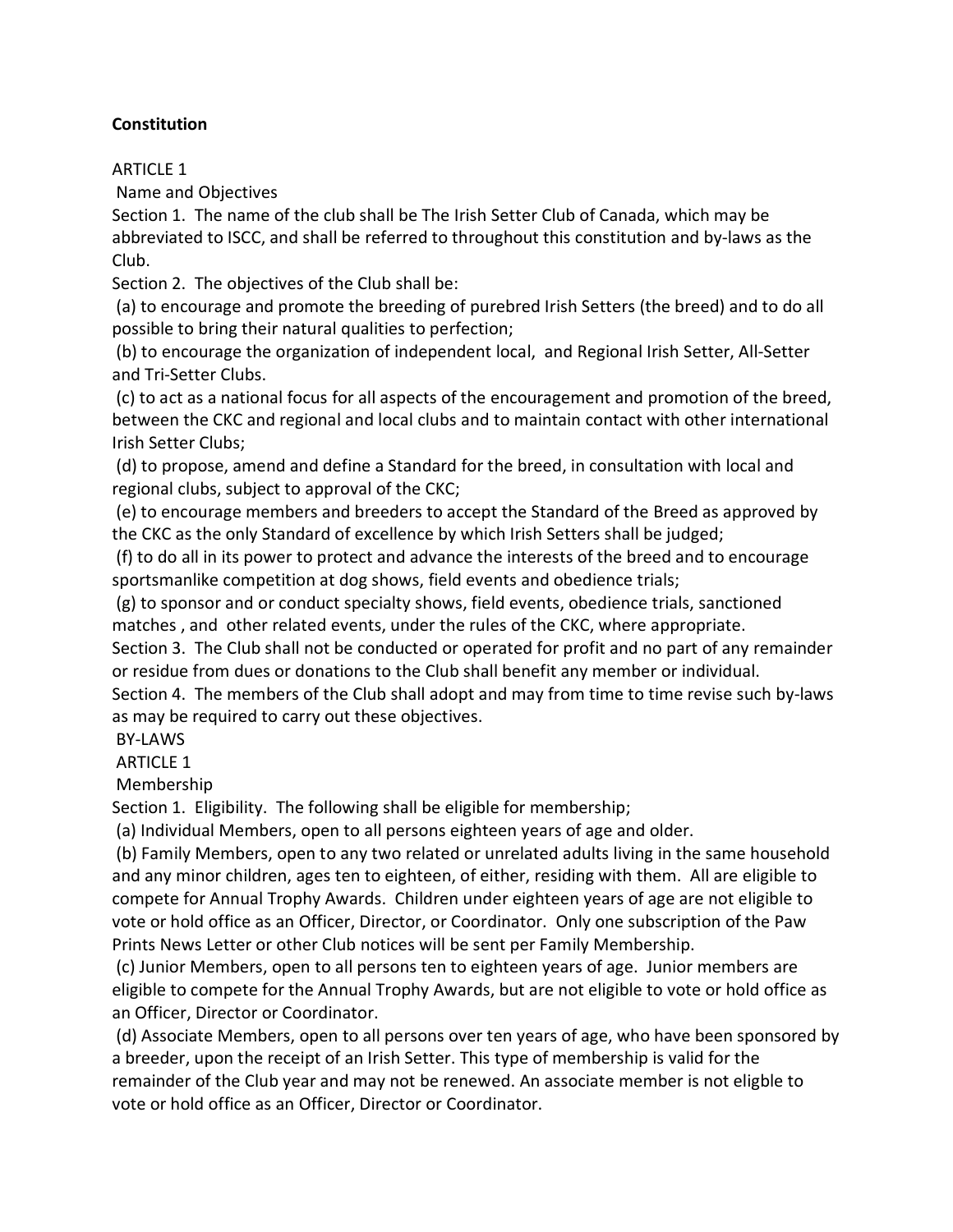(e) Honorary Life Members may be created by a majority vote of The Board of Directors, from among the general membership. An Honorary Life Member shall have made a substantial contribution to the betterment of the breed, as determined by the Board. Such Honorary Life Membership shall be non-voting, unless the individual continues to pay annual Club Membership dues. All members must be in good standing with the CKC and subscribe to the objectives of the ISCC.

Section 2. Dues. Annual membership dues for each type of membership, payable on or before the first day of April each year, shall be established by a majority vote of the Officers and Directors of the Club, not later than October of the preceding year. During the month of November, the Treasurer shall send to each member a statement of their dues for the ensuing year.

Only qualified members, in good standing and whose dues are paid for the current year, may vote.

Section 3. Election to membership. Each applicant for membership shall apply on a form approved by the Board of Directors which shall provide that the applicant agrees to abide by this constitution and by-laws and the rules of the CKC. This constitution and bylaws and the application criteria of the CKC shall be provided to an applicant with the application form. The application shall state the name and address of the applicant and it shall carry the endorsement of one member of the club. Accompanying the application the prospective member shall submit dues in payment for the current year.

Applicants may be elected based upon the endorsement, and approval by 3/4 of the Board of Directors at any executive meeting or 3/4 of the entire Board of Directors voting by telephone or by mail.

An application which has received a negative vote by the Board may be presented by the applicant's endorser either in writing or in person at the next meeting of the Club and the Club may elect such applicant by favorable vote of 90% of the members present. Alternately the endorser may present a petition by mail to the entire Club membership, through the Club Secretary, and the Club may elect the applicant with a favourable written vote of 90%, of those who respond.

Section 4. Termination of Membership. Memberships may be terminated:

(a) by resignation. Any member in good standing may resign from the Club upon written notice to the Secretary; Resignation will not be considered a release from a debt to the Club. Dues obligations are considered a debt to the Club and they become incurred on the first day of each fiscal year.

(b) by lapsing. A membership will be considered to have lapsed and will be automatically terminated if such member's dues remain unpaid by the 1st of May of any year. In no case may a person be entitled to vote at any Club meeting ,whose dues are unpaid as of the date of that meeting.

(c) by expulsion. A membership may be expelled from the Club as provided in Article VI of these consititution and by-laws.

ARTICLE II Meetings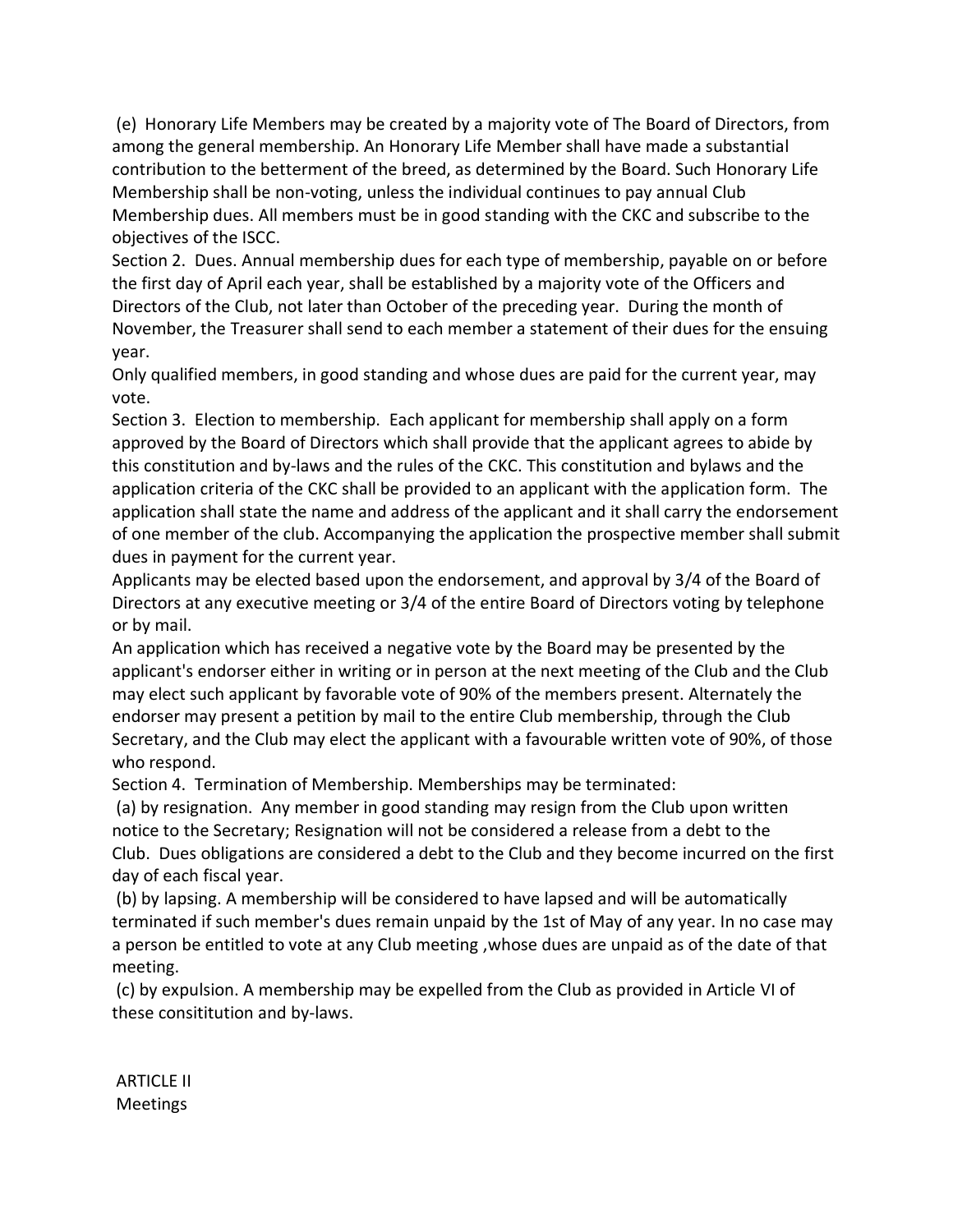Section 1. Annual Meeting. The annual meeting of the Club shall be held, if practical, in conjunction with the Canadian National Specialty Show, at a place, date and hour designated by the Board of Directors. Written notice of the annual meeting shall be mailed by the Secretary to each member at least 60 days prior to the date of the meeting. The quorum for the annual meeting shall be 10% of the members in good standing or 20 members, whichever is less. Section 2. Special Club Meetings. Special Club meetings may be called by the President or by a majority vote of the members of the Board of Directors who are present at a meeting of the Board or who vote by mail, or shall be called by the Secretary upon receipt of a petition signed by 10% of the members of the Club who are in good standing. Such meetings shall be held at such place, date and hour as may be designated by the Board of Directors. Written notice of such meetings shall be mailed by the Secretary at least 30 days prior to the meeting. The notice of the meeting shall state the purpose of the meeting and no other Club business may be transacted. The quorum for such a meeting shall be 10% of the members in good standing or 20 members, whichever is less. In the case of a special meeting called solely for the purpose of electing officers in accordance with Article IV, Section 4, the requirement for a quorum may be waived.

#### ARTICLE III

#### OFFICERS, REGIONAL DIRECTORS AND COORDINATORS

Section 1. Board of Directors. The Board shall be comprised of the President, Vice President, Secretary, Treasurer, immediate Past President and the Regional Directors from the five Regions defined by the CKC (Maritimes, Quebec, Ontario, Prairies, and British Columbia). All members must be in good standing and must be residents of Canada. They shall be elected as provided for in Article IV, and shall serve until their successors are elected. The immediate Past president shall serve as a voting member for two years, beginning with the the election of a new President and continuing until the next regularly elected President takes office. In the event that the office of Past President is vacated, it shall remain vacant until regularly filled by succession to this office. General management of the Club's affairs shall be entrusted to the Board of Directors.

In the interests of continuity and assurance of varied representation, the members of the Board of Directors shall be elected to two year terms. The President and Vice President shall not be eligible for more than three (3) successive terms.

Section 2. Officers. The Club's Officers, consisting of President, Vice-President, Secretary, and Treasurer shall serve in the respective capacities both with regard to the Club and its meetings.

(a) The President shall preside at all meetings of the Club and the Board, and shall have the duties and powers normally appurtenant to the Office of President in addition to those particularly specified in these by-laws.

(b) The Vice-President shall have the duties and exercise the powers of President in case of the President's death or incapability.

(c) The Secretary shall keep a record of all meetings of the Club and of the Board and of all votes taken by mail, and of all matters for which a record shall be ordered by the board.The Secretary shall have charge of the correspondance, notify members of meetings, notify Officers and Regional Directors of their election to office, keep a roll of the Members of the Club with their addresses, and carry our other such duties as are prescribed in the by-laws.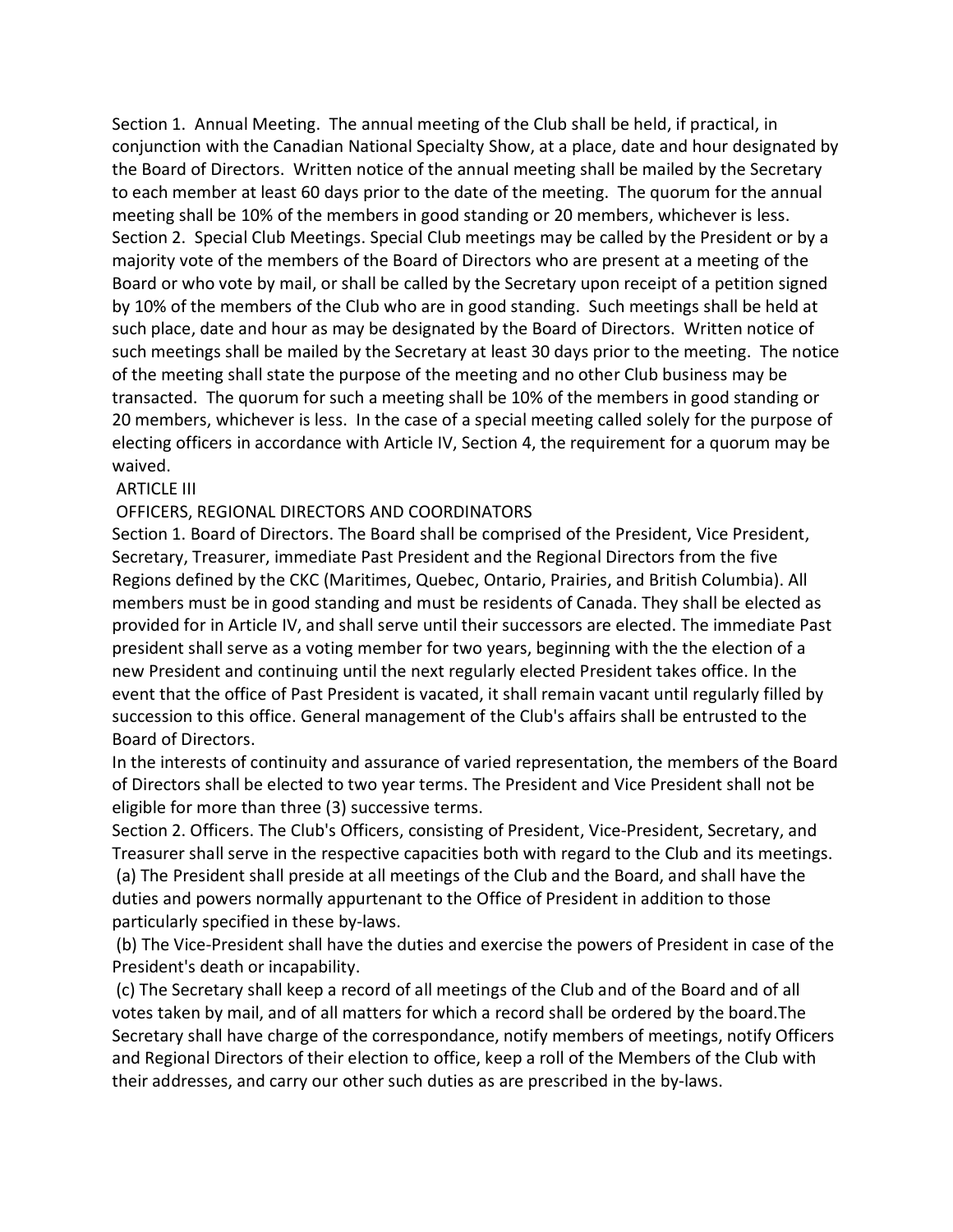(d) The Treasurer shall collect and receive all moneys due or belonging to the Club. The Treasurer shall deposit the same in a bank approved by the Board, in the name of the Club. The Treasurer's books shall at all times be open to inspection of the members. The Treasurer shall report to the Board,on a quarterly basis the condition of the Club's finances and every item of receipt or payment not before reported. At the annual General Meeting the Treasurer shall render an account of all monies received and expended during the previous fiscal year. The Treasurer shall be bonded in such amount as the Board shall determine. The Club's accounts shall be subject to such audits and disbursement regulations as prescribed by the Board. The Treasurer shall ensure that signing authority for the Club's funds are changed prior to the change of appointment of any Officer of the Club who has signing authority.

Section 3. Regional Directors. The Regional Director has the responsibility to be the Club's focal point for all matters in his/her area. Their primary function is the coordination between individuals and regional and local clubs and other members of the Irish Setter Club of Canada's executive. This appointment also acts as an inter region and local conduit for ideas, issues, and information. The Regional Director is assisted by regional co-ordinators for the various aspects of Club activity. See the responsibilities of the National Coordinators below.

Section 4. National Coordinators. National Coordinators will be appointed by the Board to coordinate the following subject areas: Rescue, Promotion/Advertising, PAW PRINTS (club newsletter); Membership, and Club sponsored Shows, Obedience Trials, and Field Events. The Coordinator, where appropriate, is the single point of contact with the CKC or AKC or other clubs on their subject area. They should be assisted by Regional Coordinators, responsible to the Regional Director, who can make contact with local and regional clubs and/ or individuals to acquire a national view on any issue or to assist in the passage of information. Section 5. Vacancies. Any vacancies occurring on the Board or among the Officers during the

year shall be filled until the next election by a majority vote of all members of the Board. ARTICLE IV

The Club Year, Voting, Nominations, Elections

Section 1. Club Year.The Club's fiscal year shall begin on the 1st Day of April and end on the 31st Day of March. The elected Officers and Directors shall take office on 1 September and each retiring officer/director shall turn over to his/her successor in office all properties and records by 1 October. This will permit an audit of the books of account and introduction of the new executive at the annual general meeting which should coincide with a major event during the summer months.

Section 2. Voting. At the annual meeting of the Club, voting shall be limited to those members in good standing who are present at the meeting, except that on the following matters voting shall be by written ballot either cast by mail and received by the Secretary prior to the meeting or delivered in person by the voting member, at the meeting:

(a) Amendments to the Constitution and by-laws of the Club.

(b) Amendments to the Standard of the Breed.

Voting on amendments to this constitution and by-laws and to the Standard for the Breed may be at an annual general meeting or a special meeting of the Club, as provided above, or by mail ballot only as provided in Article VII.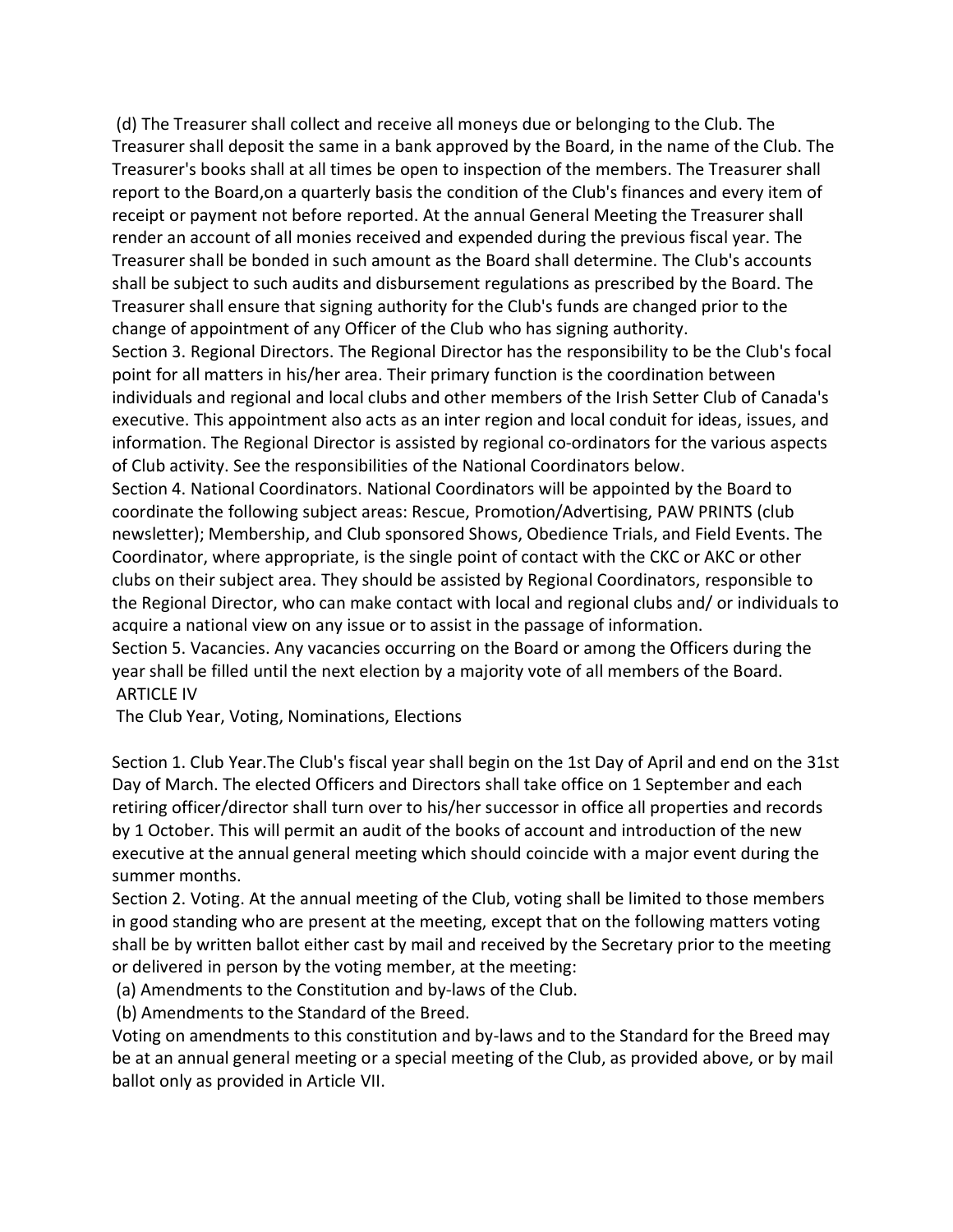The Board of Directors, in its discretion, may submit other questions for decision of the members by written ballot cast by mail.

Except as stated otherwise in this constitution and by-laws, all decisions shall be made by a simple majority of votes cast. Each dues paying member in good standing, other than Junior and Associate members, is entitled to one vote.

Section 3. Nominations and Ballots. No person may be a candidate in a Club election who has not been nominated in accordance with these by-laws. A Nominating Committee shall be chosen by the Board of Directors on or before February 1st. The committee shall consist of five members and two alternatives, all members in good standing, no more than one of whom shall be a member of the current Board of Directors. The Board shall name a chairperson for the committee. At least one and not more than two members of the Nominating Committee shall be chosen from each of the Regions of Canada, as defined by the CKC. The Nominating Committee may conduct its business by mail or any other means of communication. The Nominating Committee shall nominate from among the eligible members of the Club, one candidate for each office and for each other position on the Board of Directors and shall procure the acceptance of each nominee so chosen. The Committee shall then submit its slate of candidates to the Secretary who shall mail the list to each member of the Club on or before May 15th, so that additional nominations may be made by the members if they so desire. Additional nominations of eligible members may be by written petition addressed to the Secretary and received at his/her regular address on or before June 15th, signed by 5 members and accompanied by the written acceptance of each such nominee, signifying his/her willingness to be a candidate. Normally, no person shall be a candidate for more than one position, and the additional nominations which are provided herein shall be made only from among those members who have not accepted a nomination of the Nominating Committee. Section 4. Elections. If no additional nominations are received by the Secretary by June 15th, the Nominating Committee's slate shall be declared elected, and no ballotting shall be required. The newly elected Officers and Directors and their predecessors shall be notified by the Secretary, by mail, and they shall assume office on 1 september.

If one or more valid additional nominations are received by the Secretary by June 15th, he/she shall, on June 16th, mail to each voting member in good standing, a ballot listing all nominees for each position, in alphabetical order, together with an envelope and a stamped return envelope, addressed to the Secretary marked "ballot" and bearing the name of the sender. So that the ballots may remain secret, each voter, after marking his/her ballot, shall seal it in the blank envelope, which in turn shall be placed in the envelope addressed to the Secretary. The ballots shall be counted at a special meeting of the membership, at a place and time chosen by the Board of Directors between July 21st and July 31st. The ballots shall be counted by three members of the Club who are not members of the Board of Directors, or the Nominating Committee. Ballots, to be valid must be received by the Secretary not later than July 20th. The three "inspectors" for the election shall check the returns against the list of members whose dues are paid for the following year, prior to opening the outer envelope and removing the blank envelope.They shall certify the the eligibility of the voters as well as the results of the voting which shall be announced by mail in the next news letter to the general membership and by special letter to those elected and those replaced. The persons receiving the largest number of votes shall be declared elected. If any nominee, at the time of election, is unable to serve for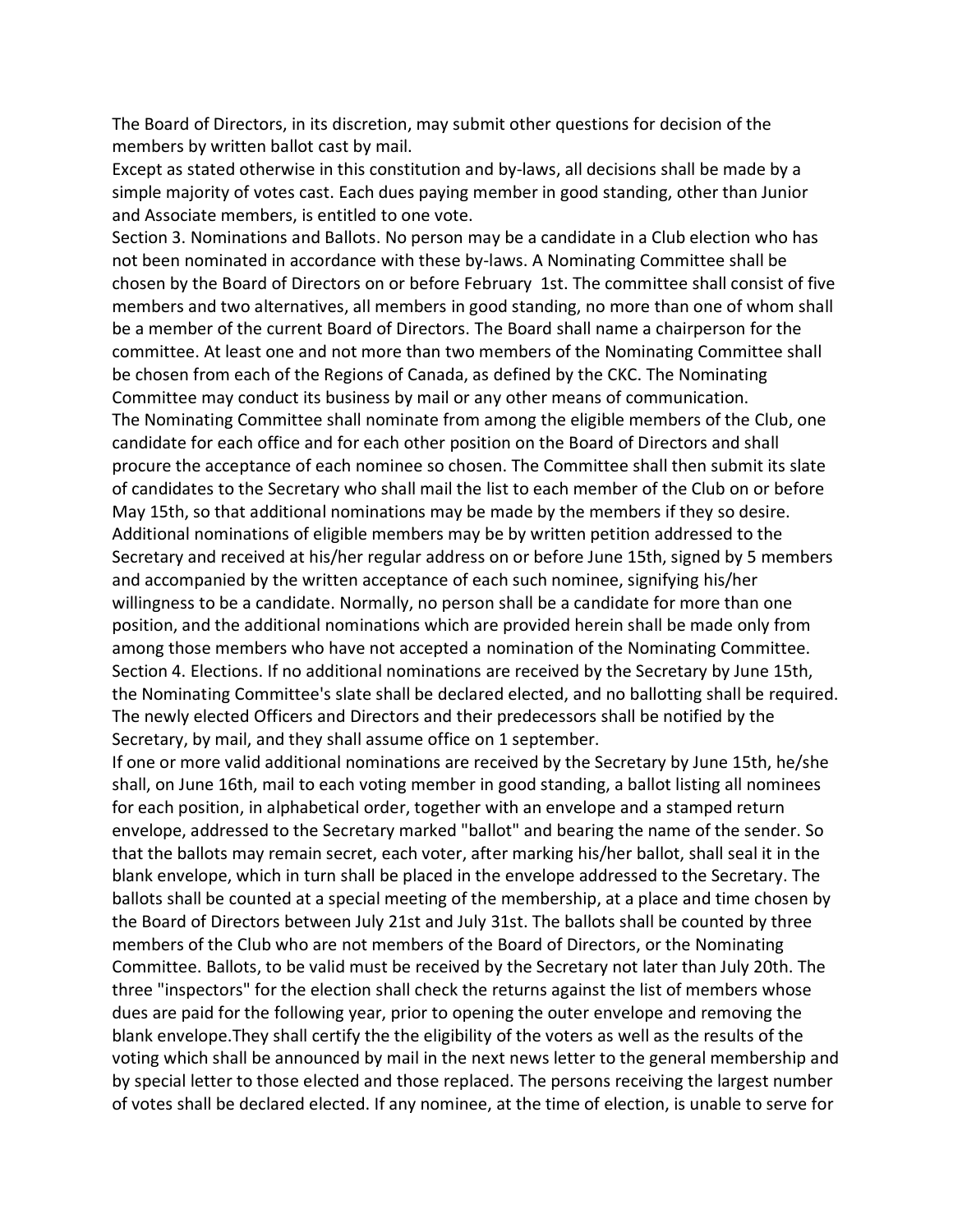any reason, such nominee shall not be elected and the vacancy so created shall be filled by the Board of Directors in the manner provided for by Article III, Section 3.

# **ARTICLE V**

### **COMMITTEES**

Section 1. The Board may appoint standing committees to advance the work of the Club in such matters as conformation shows, field events, obedience trials, trophies and /or awards, membership or other fields which may well be served by committees. Such committees shall always be subject to the final authority of the Board. Special committees may also be appointed by the Board to aid it on particular projects.

Section 2. Any committee apointment may be terminated by a majority vote of the full membership of the Board upon written notice to the appointee; and the Board may appoint successors to those persons whose service has been terminated.

#### ARTICLE VI

#### **DISCIPLINE**

Section 1. CKC suspension. Any member who is suspended from the privileges of the CKC or AKC shall automatically be suspended from the Club for a like period.

Section 2. Expulsion. Expulsion of any member of the Club may be accomplished at the annual general meeting of the Club or by mail ballot, following a hearing and upon recommendation of the Board or Committee, as provided in Section 3 of this Article. The defendant shall have the priveledge of appearing in his/her behalf though no evidence shall be taken at this meeting. The President shall read the complaint and the board's findings and recommendations and shall invite the defendent, if present, to speak on his/her behalf. The meeting shall then vote by secret written ballot on the proposed expulsion. Alternately the Board will present the finding's and recommendations and a written response from the defendant to the membership by mail. A 2/3 vote of those present and voting at the annual meeting or of the respondants by mail shall be necessary for expulsion.

# ARTICLE VII

# AMENDMENTS

Section 1. Amendments to the constitution and by-laws and the Standard for the Breed may be proposed by the Board of Directors or by written petition addressed to the Secretary signed by 20% (twenty percent) of the membership in good standing. Amendments proposed by such petition shall be promptly considered by the Board of Directors and must be submitted to the Board by the Secretary for a vote within three months of when the petition was received by the Secretary.

Section 2. The constitution and by-laws, and the Standard for the Breed may be amended at any time provided a copy of the proposed amendments has been mailed by the Secretary to each member accompanied by a ballot on which he/she may indicate his/her choice for or against the action to be taken. The notice shall specify a date not less than 30 days after the date of mailing by which date the ballot must be returned to the Secretary to be counted. The favourable vote of 2/3 of the members, in good standing, whose ballots are returned within the time limit shall be required to effect any such amendment.

Section 3. No amendment to the constitution and by-laws, or the Standard for the Breed, that is adopted by the Club, shall become effective until it has been approved by the Board of